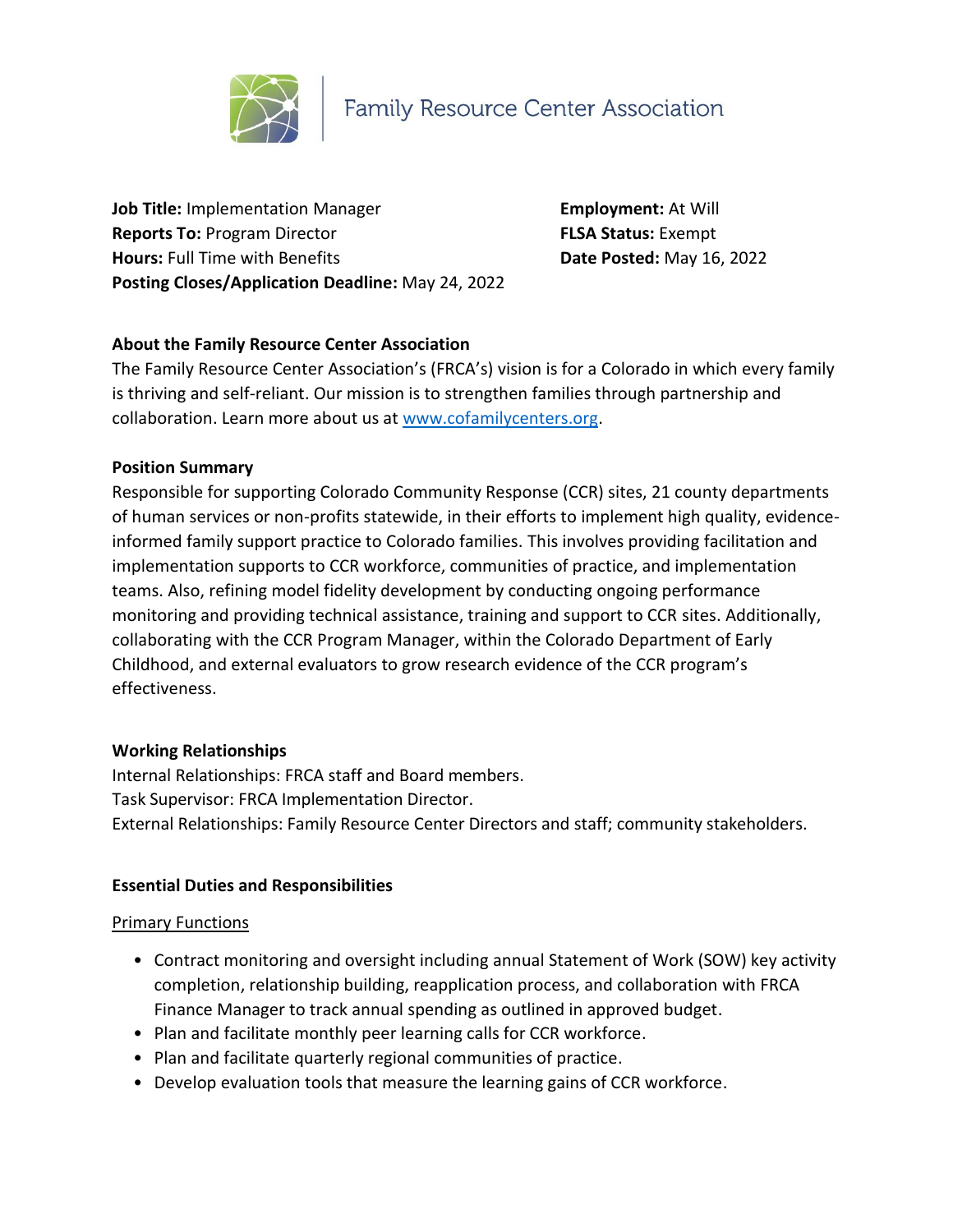- Plan and facilitate monthly team (CCR Implementation, Staff Development, and Communication) meetings to support implementation of CCR and gather direct input from CCR supervisors and navigators toward ongoing program enhancements.
- Co-develop and co-host Biennial CCR grantee orientation.
- Set monthly status and working meetings with CCR Program Manager, to monitor program fidelity, site concerns, and performance management.
- Build strong partnerships with each CCR site through regular correspondence (phone, email, in-person/virtual meetings, chatter platforms).
- Establish data entry and monitoring plans, using data-informed performance measures to provide technical assistance to CCR sites around data entry requirements.
- Conduct minimum of monthly data auditing for each CCR site, addressing performance expectations as necessary.
- Regularly monitor site performance to established annual training plans for CCR navigators and supervisors.
- Facilitate quarterly meetings with agencies responsible for providing required training offerings.
- Collect and review progress and final reporting from CCR sites. Based on report findings, set subsequent annual program goals and develop technical assistance offerings.
- Work with CCR Program Manager and external evaluators to provide accurate and timely information. Develop and monitor regular outcome and evaluation measures for program goals.
- Complete and submit any required programmatic reporting showing outcomes and completed milestones in the Statement of Work.

# General Tasks and Responsibilities

- Actively participate in FRCA meetings in a positive, problem solving manner.
- Maintain professionalism in line with FRCA policies and standards.
- Participate in FRCA sub-committees and workgroups as needed.
- Represent FRCA and Member Centers in meetings that promote visibility and credibility of FRCA, Member Centers, and CCR sites.
- Maintain high level of confidentiality as it relates to the agency and all records/documents.
- Ability to work flexible hours when needed, including occasional planned overnight travel within the state.
- Perform other project coordination, support, management, or administrative duties as assigned.

Nothing in this job description restricts management's right to assign or reassign duties and responsibilities to this job at any time.

To perform this assignment successfully, an individual must be able to perform each essential duty satisfactorily. The requirements listed below are representative of the knowledge, skill, and/or ability required.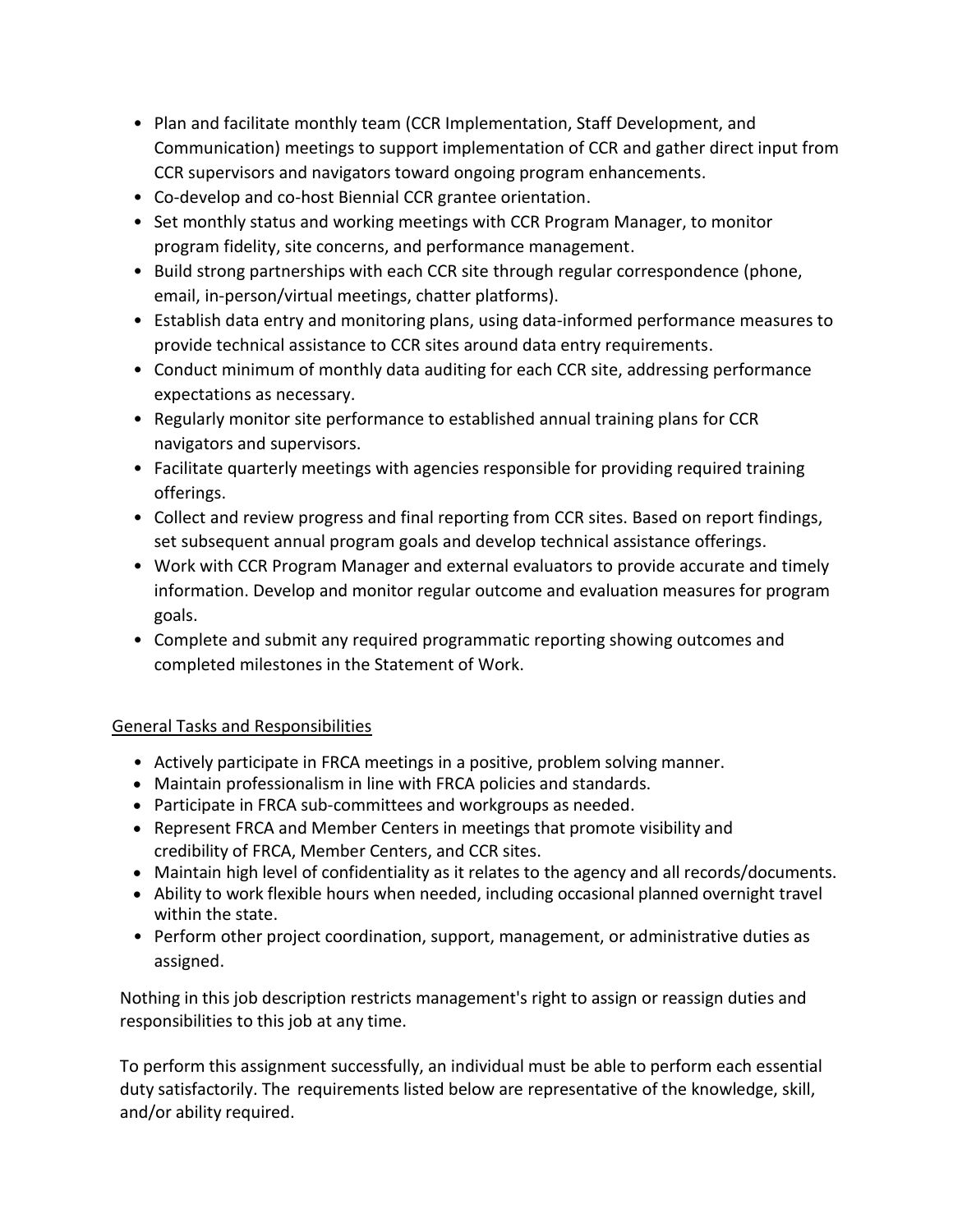# Qualifications

- Demonstrated professional experience in program/project management including overseeing program/project development, reporting, evaluation, and growth of multiple programs.
- Knowledge of Implementation Science, within human services field.
- Demonstrated lived and/or professional experience in human services field.
- Demonstrated professional experience providing coaching, technical assistance offerings to diverse stakeholders.
- Demonstrated strong decision making and critical thinking skills.
- Strong interpersonal skills demonstrated by ability to establish and maintain interpersonal relationships with others including peers, internal and external managers, community groups and other stakeholders.

## Competencies

- Ability to meet tight deadlines and manage multiple projects simultaneously.
- Excellent written and verbal communication skills.
- Excellent customer service skills.
- Conscientious, organized, very detail-oriented, and results-driven.
- Strong working knowledge of Zoom Pro, Eventbrite, Google Suite, and Microsoft Office, including Word, Excel, Outlook, and Power Point.
- Solution-oriented problem-solver.
- Ability to work independently, manage multiple tasks and projects, and to assess and change priorities based on agency needs.
- Strong skills working with ad hoc and formal teams to accomplish positive results.
- $\bullet$  At FRCA, we strive to promote diversity and equity and to be a model of inclusive excellence. We are pursuing deliberate efforts to ensure that FRCA is a place where differences are welcomed, perspectives are affirmed, and our network fosters a sense of belonging. Applicants should foster this perspective.
- Bilingual (English/Spanish) is a preferred skill for the position but not required.

## Other Information

• Successful applicant will be asked to authorize a DMV record and other background checks before employment is approved.

## Work Schedule and Compensation

- This position is full time, 40 hours per week, exempt, salaried.
- Salary Range: \$50,000 \$55,000 depending on experience.
- This position has some flexibility for partial telecommuting, after 90 days of employment.